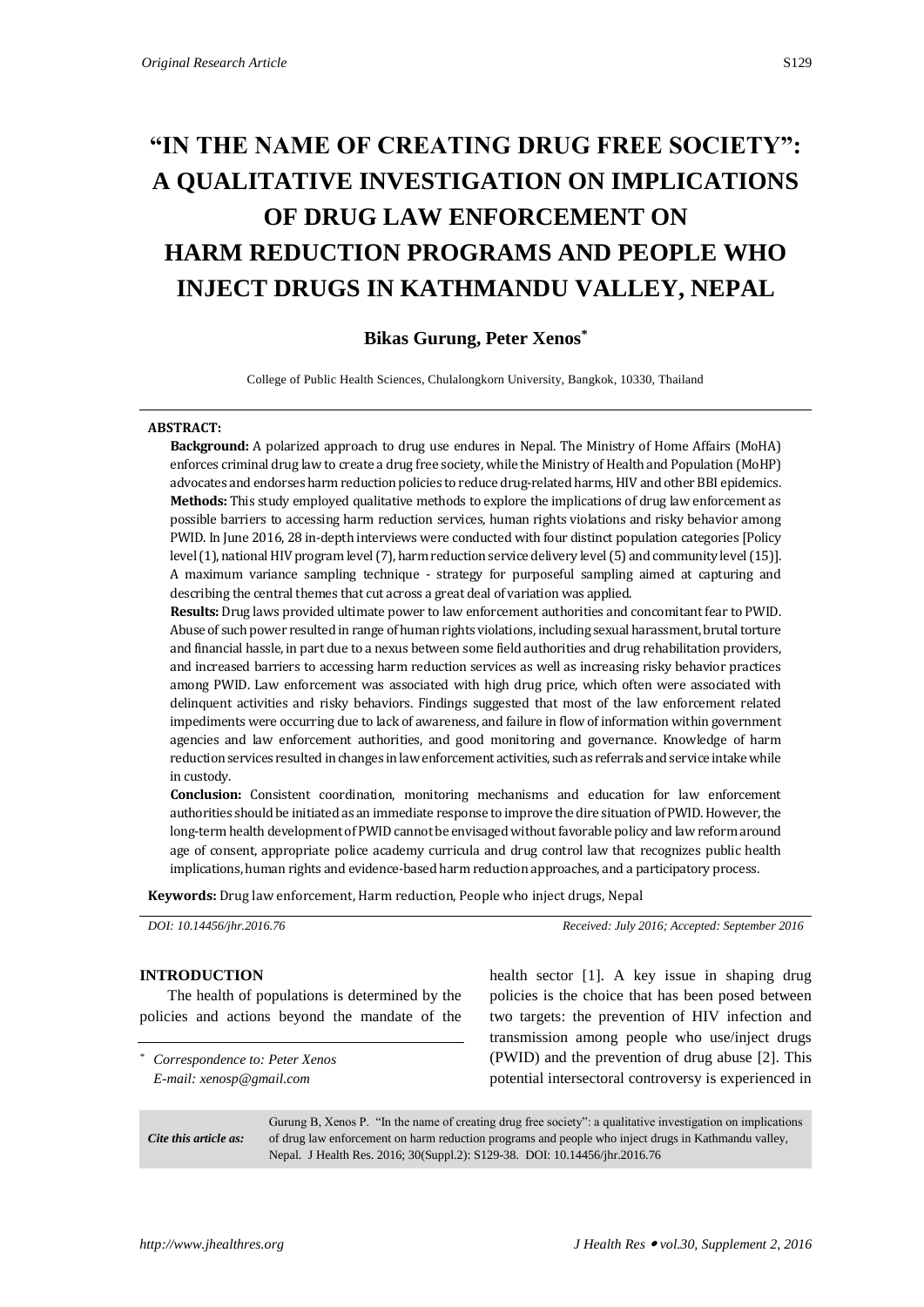most of the countries, including Nepal. Such controversy of perspectives and approaches regarding the issue of illicit drug use endures in Nepal, where Ministry of Home Affairs (MoHA) enact and enforce criminal drug law to create a drug free society, while Ministry of Health and Population (MoHP) advocate and endorse harm reduction policies to reduce drug-related harms, HIV and other Blood Born Infections (BBI) epidemics [3-5].

Removal of legal barriers and cooperation of the law enforcement authorities to increase access to harm reduction programs has been identified as an important part of a comprehensive approach to reducing HIV transmission among PWID [6]. A qualitative study in Canada, service providers, specifically outreach indicated negative impacts of law enforcement, such as heavy police presence, displacement of PWID and their reluctance to carry syringes [7]. As PWID are criminalized universally, estimates suggest that 56-90 percent of PWIDs will be incarcerated at some stage during their life [8]. In addition to the legal barriers, PWID face a range of other contextual realities, including human right abuses, abusive police practices, and widespread use of arrest, detention, and incarceration which have an impact on health, wellbeing, and the lives of PWID resulting in increased risks to health via limiting access to health services [9]. Numerous studies have demonstrated that intensified police presence increased the risk of overdose, prompted rushed injection before confiscation in riskier shooting locations, and deterred PWID from carrying injection equipment resulting in unsafe injection and disposal of syringes [7, 10-12].

Nepal has a concentrated HIV epidemic with prevalence rate of 0.2 percent among adults aged 15 to 49 [13]. The HIV epidemic remains concentrated among key populations, including PWID [14].Through the focused effort of the national HIV program, NGO-run harm reduction programs and support of various partners, Nepal has successfully reduced HIV prevalence and significantly curtailed an HIV epidemics. However, UNAIDS and SAARC report have identified significant gap in coverage and high prevalence of HIV within the population sub-groups [8, 15-17].

The role of criminal law is still not clear but some aspects of the drug law enforcement appear to be fueling HIV vulnerability among PWIDs and their sexual partners [18]. Existing studies on

PWIDs or HIV services focused on the drug user as the unit of analysis, identifying drug use status, attitudes toward services, and individual conditions as factors in effective service delivery [19]. However, such an approach may fail to understand that the situation of PWID in Nepal might be impacted by systematic barriers rather than those emerging from the individual. In contrast to the existing research, this study aimed to investigate the implications of the drug law enforcement in the three major areas - barriers to access harm reduction services, human rights violations and risky behaviors among PWIDs.

# **MATERIALS AND METHODS**

## **Participants**

The study utilized a qualitative research design and was conducted in Kathmandu Valley, which is composed of three major districts of Nepal – Lalitpur, Bhaktapur and Kathmandu. Four distinct populations were studied. A maximum variance (purposive) sampling technique was applied. This strategy for purposeful sampling aims at capturing and describing the central themes that cut across a great deal of variation [20]. Restraining in the characteristics such as role in the drug and HIV sector, and purpose and scope of their involvement, the samples were drawn from the four heterogeneous population categories - policy, national HIV program, harm reduction service delivery and community level.

Further variations within the four population categories were considered - law enforcement authorities at Narcotics Control Bureau (MoHA) and officials at National Centre for AIDS and STI Control (MoHP) under policy level; employees working at 5 National networks and 3 international organizations under national HIV program level; outreach workers at 5 different harm reduction service delivery sites (Needle and Syringe Program, Oral Substitution Therapy, Anti-Retroviral Therapy, HIV Testing Counseling and Hepatitis C Testing) at harm reduction service delivery level; and (36,998) PWID in the valley [21] at community level. A total of 16 in-depth interviews (1 with head of the identified organizations under policy, national AIDS program and 5 in-depth interviews with Outreach workers at harm reduction service delivery level) were targeted. At community level, the sample size determination was based on the saturation of the information taking budget and time into consideration.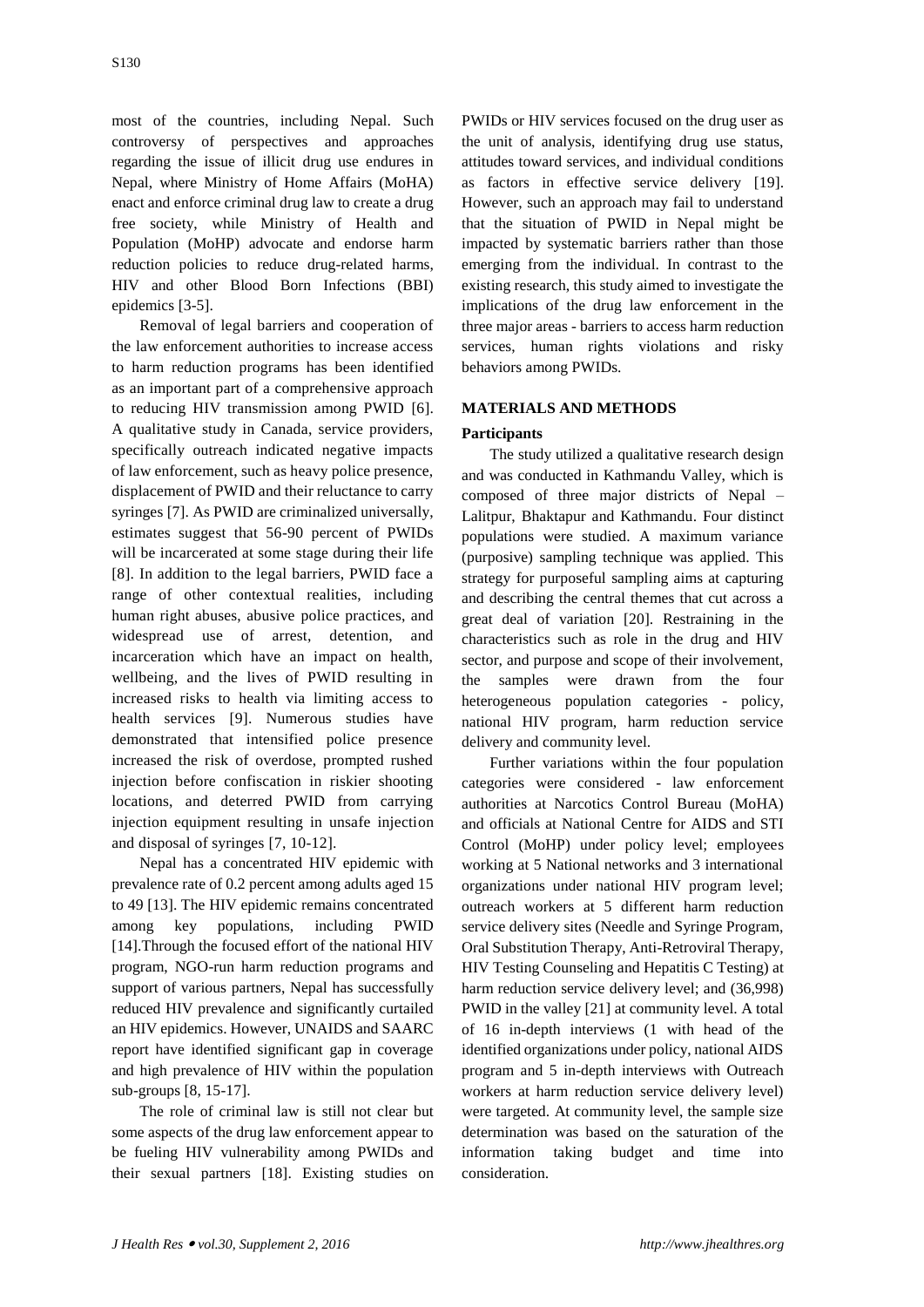## **Materials**

The primary tool used in this study was an openended in-depth interview checklist. Basically, the checklists covered issues pertinent to drug use situation, Government strategies and law enforcement activities, harm reduction program, human rights and risky behavior that were followed by detailed probing questions. The checklists were devised in such a way that participants had equal opportunity to provide their opinion both positive and negative. For instances, if participants were asked how law enforcement authorities deter PWID to access harm reduction services, then they were given equal opportunity to answer by another question on how law enforcement authorities support PWID to access harm reduction services. Both closed ended and leading questions were avoided as much as possible. All the interviews were recorded using an audio recorder. Content of the open-ended indepth interview checklists were constantly consulted with and validated from committee members, HIV sector professionals and research assistants. Five research assistants were recruited to undertake the data collection process. These assistants were oriented on overall study objectives and design as well as trained and assessed for conducting an effective open-ended in-depth interview.

#### **Ethical consideration**

This study was approved by Nepal Health Research Council (NHRC) (Reg.no.117/2016).

#### **Data analysis**

This study used thematic content analysis, adapted from Glaser and Strauss [22]. The audio recordings of the interviews were first transcribed and then translated into English language for comprehensive analysis and interpretation purpose. Then, through iterative processes of reading, highlighting, generating matrix with quotation, crosschecking and adjustments- interview transcripts were categorized and put into broader themes identified [23].

## **RESULTS**

In total, 28 participants were interviewed (policy level -1; national HIV program level -7; harm reduction service delivery level -5; and community level -15 (male-11 and female- 4). Findings emerging from the analysis of the data from participant's interviews were grouped into seven major themes; drug use scenario; perception of harm reduction; access to harm reduction

services; human rights violations; risky behaviors; prison setting; and joining the dots.

The objectives of this study to determine the implications of drug law enforcement on barriers to access harm reduction services, violations of human rights and risky behavior practices among PWIDs are presented in detail under theme III, IV and V respectively. The study also aimed to identify any further implications beyond the three specific objectives and the findings are presented under theme I, VI and VII.

#### **Theme I: Drug use scenario**

There was a rapid increase in juvenile drug use with age of initiation as early as 13 years.

*…the people of age group 15-18 seem to be using drugs more than any other. But, since our studies do not cover the age below 18, we do not have sufficient data. So, we talked to other centers and they told us that people start using drugs from the age of 13* [a representative from UNODC, National HIV program level].

Drug cost per dose increased by more than 30 times and was associated with assisting drug dealers to sell drugs for daily dose, formation of group to manage money, use of low quality mixtures to redress amount of drug shared among group members, and sharing of syringes among group members, thereby increasing cases of abscess, Deep Vein Thrombosis (DVT) and BBI among PWIDs.

*A drug user needs at least NRs 3000 per day to meet his dosage. Now, he doesn't always have NRs 3000 with him... He will get his dose so he won't hesitate to sell the drugs* [a member of Union C, National HIV program level].

*Now there are many cases of abscess, DVT... due to mixture like stargon, phenergan, other… avil* [an outreach at NSP Centre, Harm reduction service delivery level].

## **Theme II: How do they perceive harm reduction programs?**

Participants perceived harm reduction programs to be imperative and that proactive implementation could not only avert drug-related harms but would also play vital role in shaping the quality of life of PWID.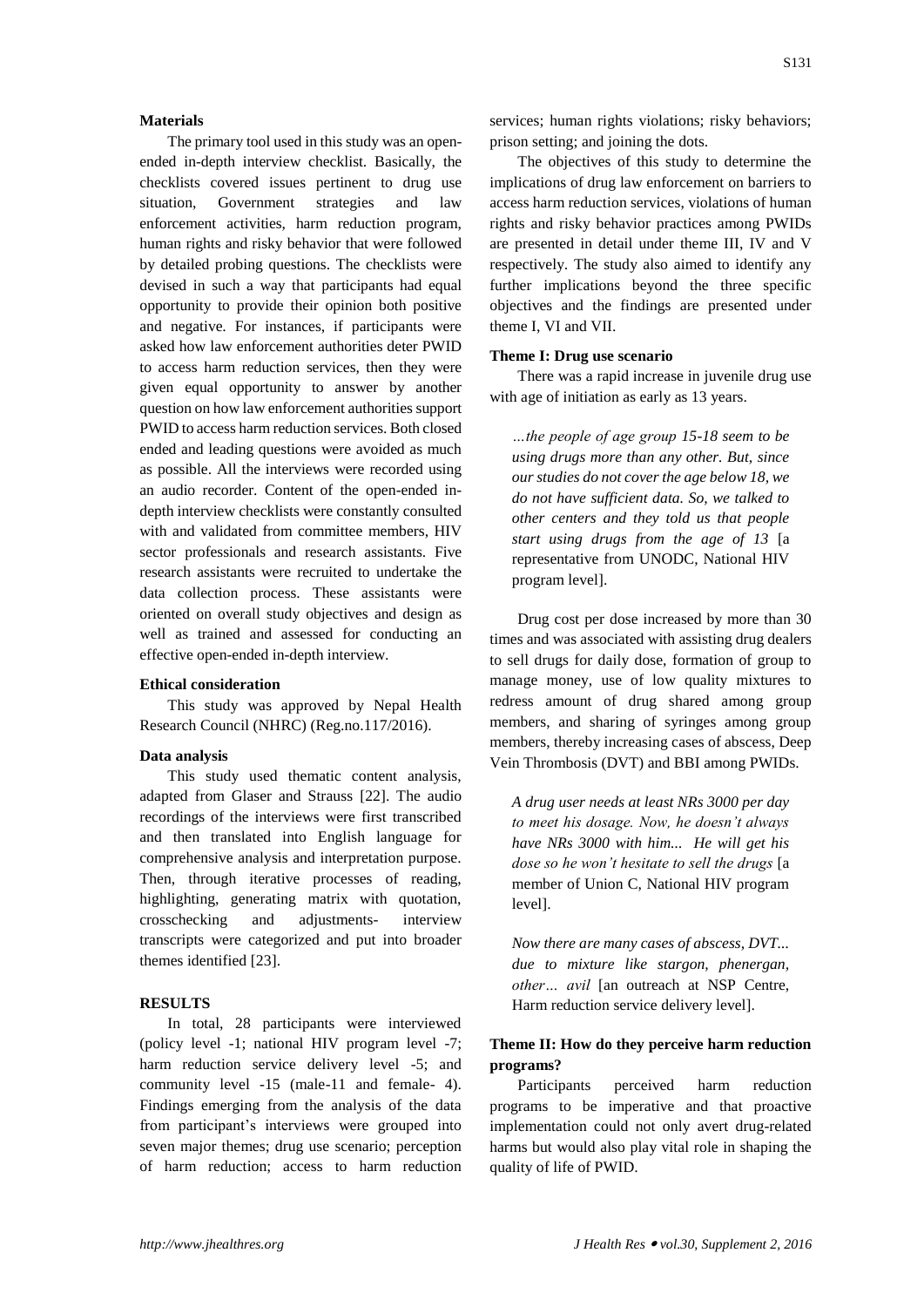*If harm reduction programs were implemented proactively, 80-90% ID users would not have been infected with Hepatitis*  [a representative from Save the Children, National HIV program level].

Participants associated the presence of harm reduction programs to reduction in selling of sex among female PWID and different physical harms and unsafe injection practices. Frequent complaints on the degrading quality of OST (Methadone) and syringes by PWID were reported.

*Harm reduction has done good work… Like there are female drug users also, they don't need to sell sex for money, they won't be physical harmed* [a female outreach at OST Centre, Harm reduction service delivery level].

*… methadone is not as strong as it used to be. The quality has degraded... And needle syringe is not as good as the lifeline syringe that we used to get earlier* [a member of Union C, National HIV program level].

## **Theme III: Access to harm reduction services**

Presence of law enforcement authorities near service delivery sites, their intervention, on-street stopping, searching and interrogations, arrests for carrying a syringe all deterred PWIDs to accessing harm reduction services. PWID with multiple arrest histories or disclosed drug using status experienced more obstacles in accessing services compared to other PWID.

*Sometimes, when the police are around, we feel frightened even to go near to the DIC* [a female PWID receiving both HCV and NSP services, Community level]*.*

*I can't even walk that way to the DIC* [a male PWID receiving NSP service, Community level].

Law enforcement authorities were mostly unaware about harm reduction services. Knowledge of such services resulted in actual changes in law enforcement activity such as referral and service intake inside custody. Generally, law enforcement authorities were personally inclined and more supportive in referring PWIDs to abstinence based drug rehabilitation rather than harm reduction services.

*… senior level officers said, they did not know about harm reduction earlier* [an official at NCASC, MoHP, Policy Level].

*I am telling you what I have seen and the police allowed his family to administer the required dosage of methadone to him…* [a female PWID receiving HCV and NSP services, Community level].

#### **Theme IV: Human rights violations**

Human rights violations of PWID were one of the most reported results of law enforcement. They were in the form of stringent scrutiny, threats and arrests, breach of confidentiality, stigma and discrimination, sexual harassment among female PWIDs, physical punishments and financial hassles. Disclosing of drug use behavior to families by law enforcement authorities was associated with crises that drove a PWID into the world of isolation and petty crimes.

*I feel my rights are violated (Pause)... while walking with my family, one police called me and searched my pocket in front of my family*  [a male PWID receiving NSP service, Community level].

*…after family society comes to know, fear of seclusion, fear of being hated, these are experienced* [a male PWID receiving HCV service, Community level].

Participants perceived behaviors like calling by slang words *(such as 'tyape', 'junkie', 'addict' or 'drug abuser')*, being treated as 'once an addict always an addict', and unfair judgments during encounter as stigma and discrimination. There was a likelihood of being stopped and searched wherever encountered or whenever some incident happened in the locality, and if an individual was previously arrested or was known to have drug use history. Such PWIDs were also vulnerable to being convicted for crimes other than their drug use also.

*They insult us by calling us 'tyape' (Slang for addict) and other indecent terms* [a member of Union C, National HIV program level].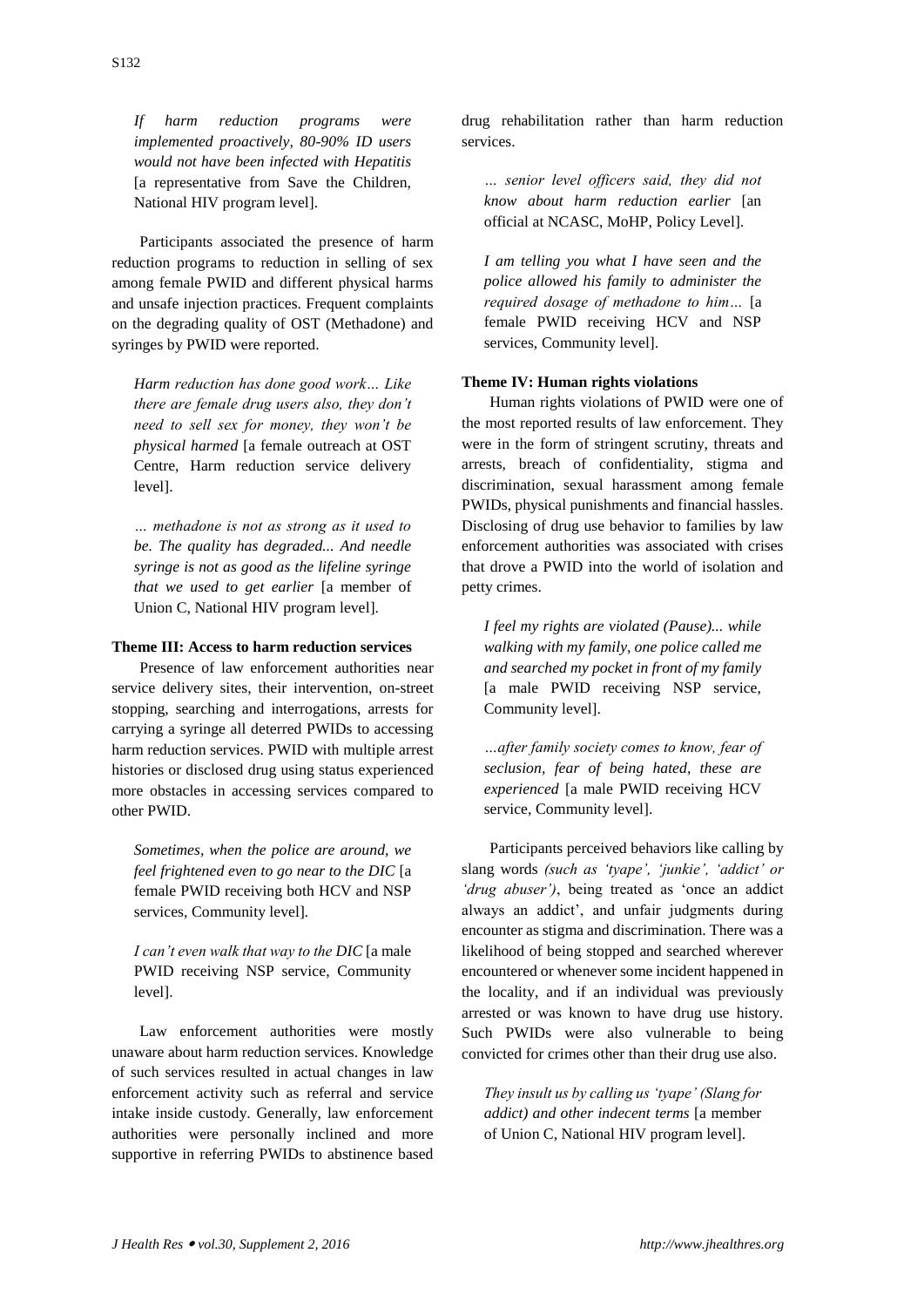*They always look at us from the same angle* [a male PWID receiving NSP service, Community level].

*Police also know me as a drug user now, and wherever they see me, they call me and check my body* [a male PWID receiving NSP service, Community level].

*…Whenever there is the incident related to drugs, they come to our junction and arrest us and even harass us sexually* [a female PWID receiving OST service, Community level].

Female PWIDs were often humiliated and forced to comply with sex demands inside custody. Male PWID partners and drug dealers also created such compelling situations.

… *2-3 cops took me. They offered me the drug stash they had busted. I even took some. They again asked me to sleep with them. I had to get out and take some drugs, so I accepted the offer* [a female PWID receiving ART service, Community level].

The fear of arrest among PWID as a result of criminal law enforcement in Nepal had become an opportunity to create a nexus of some of the field level law enforcement authorities and drug rehabilitation facilities. Brutal tortures and death from such torture has been reported inside such facilities, while not necessarily directly carried out by law enforcement authorities, was one of the outcomes of drug law enforcement.

*There is a nexus between the rehabs and some police… They forcefully take away people just like in cases of kidnapping. They torture people inside the rehab. Some of our friends have died and those cases haven't come out* [a member of Union C, National HIV program level].

Financial hassles were also one of the worst outcomes of drug law enforcement. Senior law enforcement authorities were found to be supportive regarding the issues of PWID while, due to lack of awareness and strict/regular field monitoring, some field level law enforcement authorities were trading drug users with rehabilitation facilities for huge commissions.

*…some referral taking place for commission is not a good thing. It feels like they are trading drug users* [an outreach at ART Centre, Harm reduction service delivery level].

*…before agreeing to refer a drug user, they ask for commission... They charge you 20,000 and divide the money among themselves. Also, they demand things such as mobile balance (recharge card) or the latest iPhone as bribes* [a member of FDDR, National HIV program level].

*These two – rehab and police – together catch the drug user and blackmail his family*  [a member of Union C, National HIV program level].

No proper mechanisms to report human rights violations were identified. However, three major parties were identified as responsible to protect the human rights of PWIDs – law enforcement authorities, Human Rights Commission and organizations working for people who use drugs. PWID either had no awareness or feared to report violations as the law criminalized their drug use behavior.

*There is no proper department to file the complaints against these violations and unfortunate incidents. S/he should go to human rights commission (laughs)* [a representative from UNODC, National HIV program level].

*Generally he can go to police station, but (Pause)..* [a representative from Save the Children, National HIV program level].

### **Theme V: Risky behaviors**

Most of the participant directly associated stringent drug law enforcement with high level of risky behavior practices among PWIDs. The risks included: syringe exchange practices hasty injection practices; risk of overdose; risky shooting locations and a shift in drug administration route from oral to injection.

*If we suppress too much, there might be risky behavior practices* [an official at NCASC, Policy level].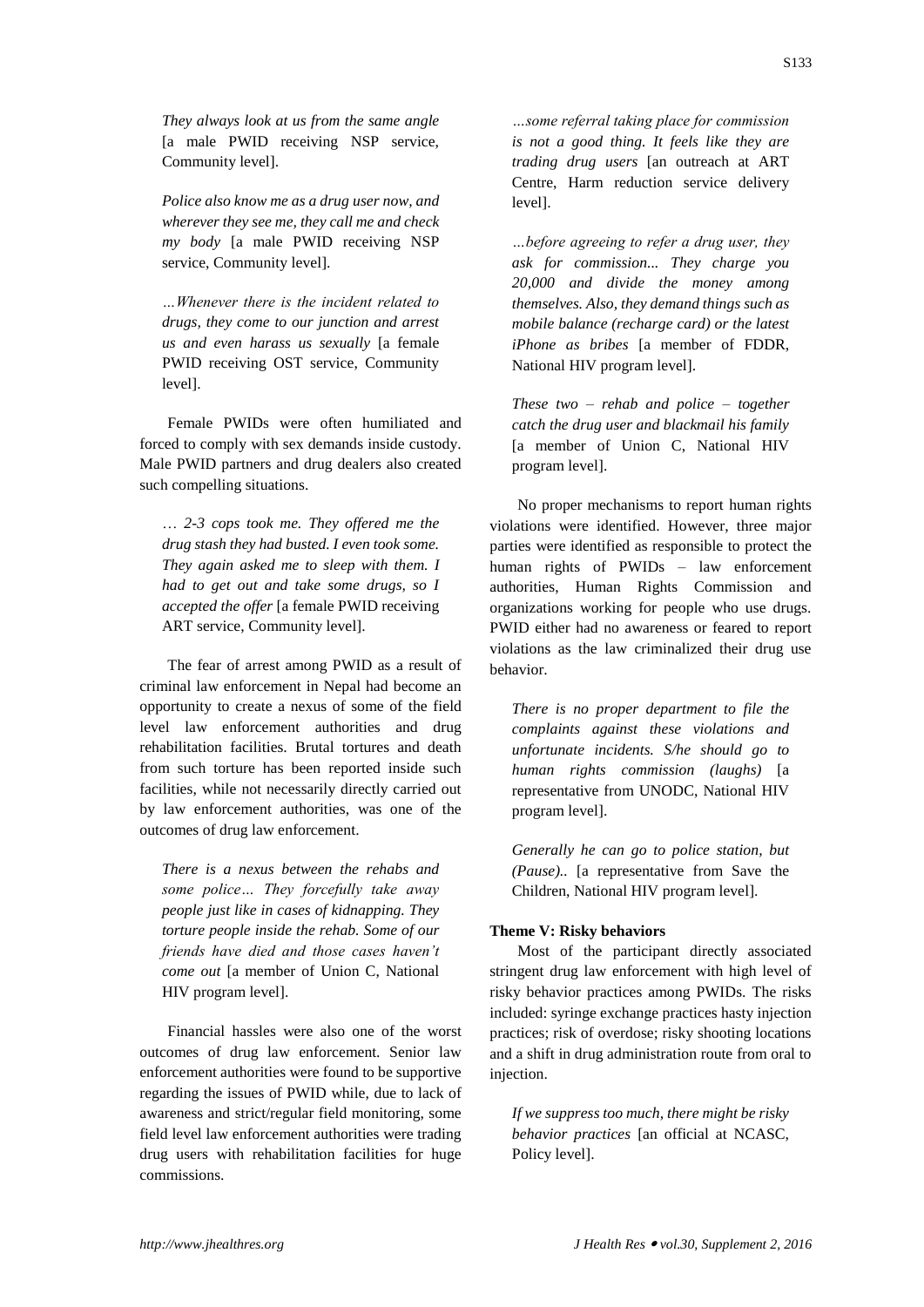*I can't take risk to carry syringe whole day without finding drug... First one friend will use it and then clean it with saliva and then turn-by-turn we all use it cleaning in same way* [a male PWID receiving NSP service, Community level].

*…due to that disturbances, injecting the drugs in haste sometimes goes out of track, due to which abscess happens* [a male PWID receiving HCV service, Community level].

*…mostly, two of us used to stay in a small toilet and inject drugs* [a female PWID receiving HCV and NSP services, Community level].

## **Theme VI: Prison setting**

Most of the law enforcement authorities, in best-case scenario, referred PWIDs to abstinence based drug rehabilitation facilities or at worst sent them to prison on drug offences. Either way PWID suffered from a range of human rights violations and health-related risks. High availability of drugs, financial hassles and far worse risk of injection equipment exchange were identified inside prison.

*If one can provide money, marijuana and hashish was accessible* [a male PWID receiving NSP service, Community level].

*Inside prison, there was big situation. There was the situation of using same syringe for weeks* [a male PWID receiving OST and ART services, Community level].

#### **Theme VII: Joint the DOTS**

One of the changes that most of the participants repeatedly mentioned was increased support from the law enforcement authorities to effectively implement harm reduction services in the Kathmandu Valley. High-ranked law enforcement authorities (Inspector and above) were more receptive and supportive towards issues related to PWID.

*Nowadays police also don't punish drug users, they take them to a rehab centre or harm reduction programs* [an official at NCASC, Policy level].

*Police department (Pause)… they also provide positive response for it but they don't*  *implement it* [a female member of NEDUPA, National HIV program level].

*…high rank police officers… know drug users have rights, etc. but lower rank police at field don't know about anything* [an outreach at NSP Centre, Harm reduction service delivery level].

Analysis of data also showed most of the law enforcement related impediments might be occurring due to failure in effective and updated flow of information within and between government agencies such as Health Ministry and Home Ministry, Home Ministry and drug law enforcement authorities, and senior law enforcement authorities to field level authorities.

*The policies and regulations are made and signed in the higher level of the system but the makings of such policies and regulations are not communicated well throughout the system* [a representative from UNODC, National HIV program level].

*if the user asks for his medicine, say ART, the police will not understand what ART is* [an outreach at NSP Centre, Harm reduction service delivery level].

*…organizations like Home Ministry, Health Ministry, Nepal Police Department, Army Officers' Wives Association, and communities are working on their own way* [a representative from national network of people who use drugs].

#### **DISCUSSION**

This qualitative investigation is one of the first empirical studies that has explored the impacts of drug law enforcement on harm reduction programs and people who inject drugs in the Kathmandu Valley, Nepal and raised issues that, hitherto, have been peripheral and mostly unheeded.

The study identified an increase in the price of drug per dose by more than 30 times during the past decade. Juveniles who use or inject drugs usually do not have income sources other than their families. There were some evidences to suggest that law enforcement initiatives are positively associated with the price of drugs. In fact, higher levels of enforcement affects, primarily the price, but not necessarily the availability; further impoverishing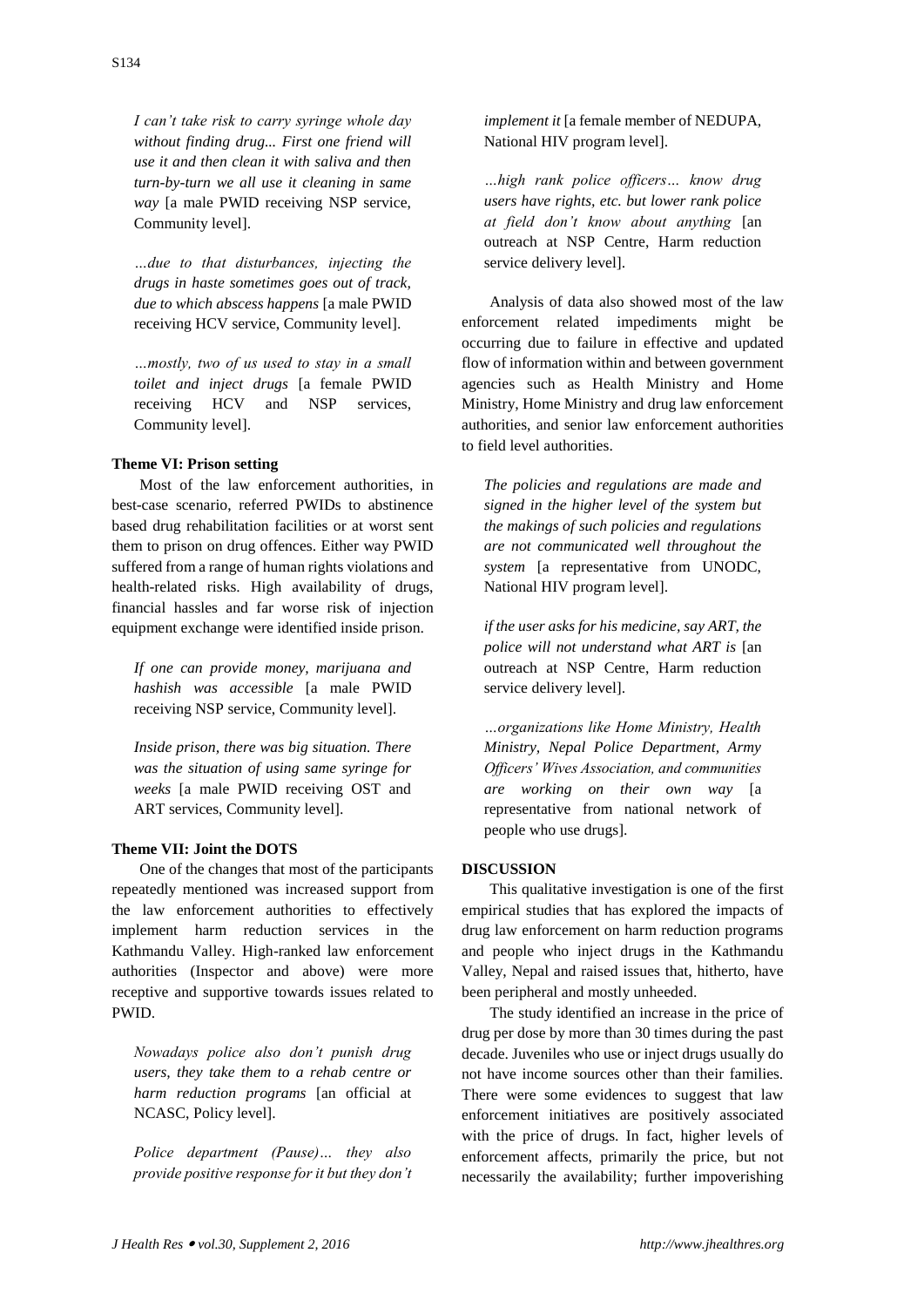PWIDs [24, 25], compelling some to finance their habit through property crime [26] and adopting different situational cost management strategies. Some of the strategies associated with an increase in drug price were assisting drug dealers to sell drugs to get free daily dose, formation of a group to manage money, use of low quality mixtures to redress the amount of drug they lost due to sharing among group members, and sharing of injecting equipment among group members when new syringes were inaccessible. This kind of situation was further associated by participants with increase in cases of abscess, DVT and BBIs among PWIDs.

Analysis of interview data established how the presence of law enforcement authorities near service delivery sites, their intervention, on-street stopping, searching and interrogations, arrests for carrying a syringe deterred PWID from accessing harm reduction services. Participants mostly experienced such interventions to access while accessing NSP or OST services. This finding is consistent with many previous studies in different parts of the world that have suggested law enforcement efforts ranging from regular scrutiny to tortures create barriers to accessing harm reduction services, in particular sterile injecting equipment acquisition when placed in proximity to service delivery points [9, 27, 28]. This situation was associated with multiple arrest histories or disclosed drug using status as identified by a study in Russia [29].

Human rights violations were one of the most reported outcomes of law enforcement. Most of the participants perceived the behavior of law enforcement authorities to be stigmatizing and discriminative. For instances, using by slang words such as 'tyape', 'addict' or 'drug abuser' in public spaces like streets and hospitals; treating a person as 'once an addict always an addict' when they were trying to quit illegal drug and enroll themselves in harm reduction services; and unfair judgment during encounters with the authorities. Labeling PWID in a stigmatized and discriminative way by the criminal justice system leads to an increased delinquent selfidentity, decreased pro-social expectations, and an increased association with delinquent peers, which can then lead to an increased likelihood of engaging in subsequent delinquency [30].

Law enforcement authorities were reported as indulgent to offer drugs to female PWIDs during their withdrawal in custody and forcing them to provide sex in return. Serious human rights abuses by guards, including severe beatings and sexual assault, have been reported in most of the compulsory drug detention centres in South-East Asian countries [31]. Financial hassles practiced by some of the corrupted field level law enforcement authorities and some drug rehabs were one of the worst outcomes of law enforcement. Above that, brutal tortures and unreported deaths occurring inside some drug rehabilitation facilities were also the outcomes of drug law enforcement. Maher and Dixon have argued that enforcement of the law does not suppress illegal activity, but can increase the potential for police corruption [12]. No adequate mechanisms to report human rights violations were identified.

Stringent law enforcement was directly associated with high level risk behavior practices among PWID. Such risks included exchange of injecting equipment, hasty injection practices, overdose, unsafe injecting and a shift in drug administration route from oral to injection. Previous studies also indicate that arrest for possession of injection equipment was associated independently with syringe sharing [29, 31]. Similarly, in order to avoid interruption by law enforcement authorities before confiscation, PWID had to rush the injecting, increasing the risk of abscess and even overdose [7, 12, 32, 33]. A meta-analysis demonstrated high risk of overdose among the PWID during the first 2 weeks after their release from any form of detentions such as compulsory drug centres and prison [34].

Gaps in coordination between law enforcement authorities and health workers, including service providers and civil society networks were identified. In a recent online news report, the Deputy Inspector General of Police, NCB explained that organizations in Kathmandu do not coordinate with them and instead of coordinating beforehand, they only visit them when any of their staffs or recovering users are arrested [35]. However, the converse was reported by participants in this study.

In absence of consistent coordination and partnership, it is obvious that law enforcement authorities are left with no choice other than enforcing the law and filling courts and prison with PWID [12]. In addition, analysis of data also showed most of the law enforcement related impediments were occurring due to lack of awareness and failure in effective and updated flow of information within and between government agencies and law enforcement authorities. For instance, the Department of Drug Administration (MoHP) has listed Methadone and Buprenorphine (Narcotics and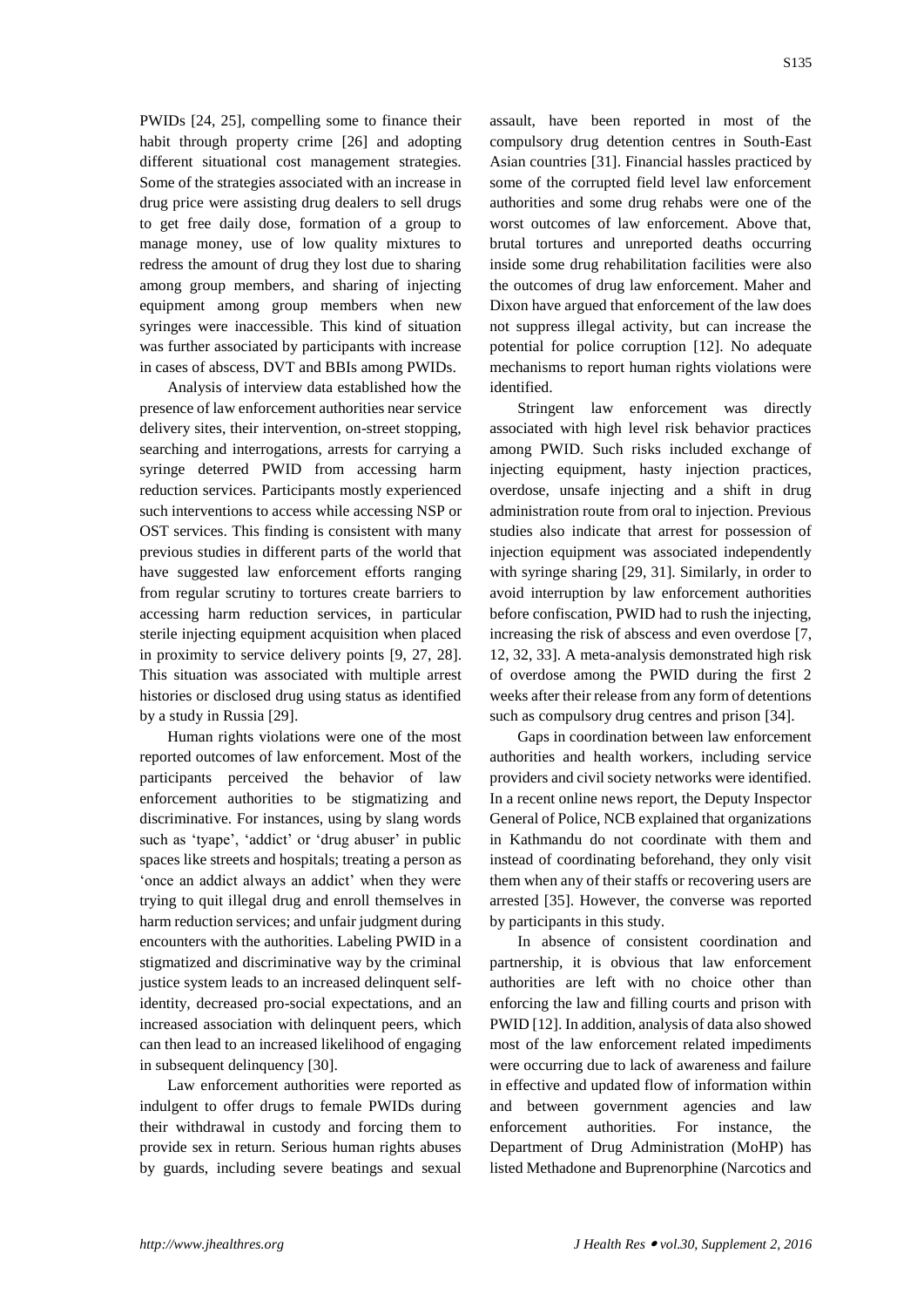Psychotropic Substances) in the 'Essential Drugs' list. Since it comes under Schedule A of the Drug Act, 2035 B.S, it requires the approval of MoHA for importation into the country [36]. This means that the MoHP endorsed implemented OST (methadone) services require approval from MoHA. However, due to the lack of awareness, field level law enforcement authorities still create barriers to access to such essential medicines. Most of the law enforcement authorities, in best-case scenario, referred PWID to abstinence based compulsory drug rehabilitation or at worst sent them to prison on drug offence. Either way PWID had to suffer a range of human right abuses and health-related risks. Numerous studies have demonstrated that PWIDs mostly continue to use drugs while imprisoned and often prison is also a place to initiate drug use as a means to cope with overcrowded and violent environments [31, 37]. Being closed setting with no legal access to injection equipment, inmate PWIDs are more likely to share equipment than PWID outside prison [38].

## **CONCLUSION**

A harm reduction approach requires cooperation with every level of stakeholders, especially police-based and non-police based organizations committed to demand reduction and public health. This study highlights the critical implications of drug law enforcement on the drug use scenario, particularly the price of drugs and its consequences; barriers to accessing harm reduction services; human rights violations, with emphasis on physical torture and financial hassles; and risky behavior practices among PWID in Nepal. Drug laws provide ultimate power to law enforcement authorities and concomitant fear to PWID. Abuse of such power resulted in range of human rights violations, including formation of a nexus for financial misfeasance and increased barriers to accessing harm reduction services, and increased risky behavior practices among PWID.

#### **RECOMMENDATIONS**

Efforts to develop and maintain consistent coordination; effective monitoring mechanisms, placing human rights violations reporting desks; education and training of law enforcement authorities and families of PWID should be initiated as an immediate response to improve the dire situation of PWID in Nepal. The long-term health development of PWID cannot be envisaged without

favorable policy and law reform through meaningful involvement of all the key actors, specially the PWID community. Priority should be given to removal of age of consent barriers for adolescents and young people, endorsement of education and training module for law enforcement authorities into curricula of the police academy and most importantly, drug control laws should be revisited and amended through the perspective of public health, based on human rights and evidence-based harm reduction approaches.

## **LIMITATIONS**

This study has several important limitations. First, the scope of the current study was limited in that the perspectives of law enforcement authorities (NCB representatives) could not be included. Second, there are also chances of recall bias as most of the interviews were based on experiences of participants from their past. Finally, the present study is also limited in that it was not able to further assess in depth, the degrading quality of medicines (methadone) and injecting equipment that were distributed through harm reduction services; and financial hassles and risks in the prison setting that were mentioned by the participants.

## **ACKNOWLEDGEMENTS**

This research is supported by the  $90<sup>th</sup>$ Anniversary of Chulalongkorn University, Rachadapisek Sompote Fund. Sincere gratitude goes to the committee members (Chulalongkorn University), research assistants, all the organizations and participants in Nepal who directly or indirectly supported during the data collection.

## **REFERENCES**

- 1. World Health Organization [WHO]. Health promotion: partnerships and intersectoral action 2016 Available from: http://www.who.int/healthpromotion/ conferences/7gchp/track4/en/
- 2. McKeganey N. Controversies in drugs policy and practice. New York: Palgrave Macmillan; 2011.
- 3. Narcotics Control Bureau Nepal. Available from: http://ncb.nepalpolice.gov.np/index.php/2013-03-03 -05-19-26/vision-mission
- 4. National Centre for AIDS and STD Control. Available from: http://www.ncasc.gov.np/index1.php? option=e6r5wlVM8od\_u8Y0CdwsDiTfg0cohLLpE cNS8hphu-0&id=ngpmuiWPxE5a96\_d-tQgqHnOz7 sOpXrVmXoI\_KKMKqE
- 5. Narcotics Drugs Control Act, 2033. Kathmandu: [N.p.]; 1976.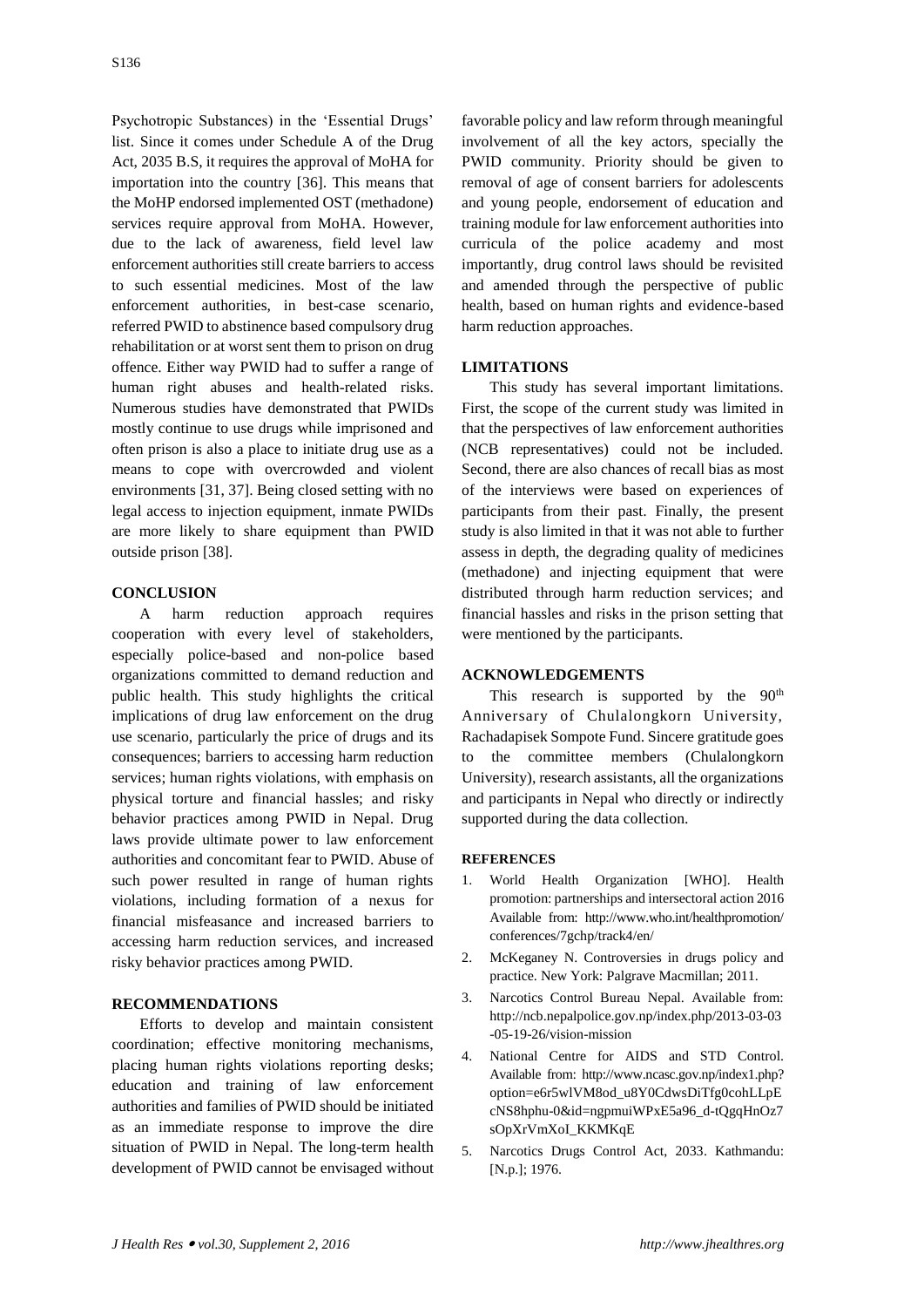- 6. Beletsky L, Macalino GE, Burris S. Attitudes of police officers towards syringe access, occupational needle-sticks, and drug use: A qualitative study of one city police department in the United States. International Journal of Drug Policy. 2005 Aug; 16(4): 267-74. doi: 10.1016/j.drugpo.2005.01.009
- 7. Small W, Kerr T, Charette J, Schechter MT, Spittal PM. Impacts of intensified police activity on injection drug users: Evidence from an ethnographic investigation. International Journal of Drug Policy. 2006 Mar; 17(2): 85-95. doi: 10.1016/j.drugpo.2005. 12.005
- 8. UNAIDS. The GAP report. Geneva: Joint United Nations Programme on HIV/AIDS (UNAIDS); 2014.
- 9. Dutta A, Wirtz A, Stanciole A, Oelrichs R, Semini I, Baral S, et al. The global epidemics among people who inject drugs. Washington, DC: World Bank: 2013.
- 10. Dovey K, Fitzgerald J, Choi Y. Safety becomes danger: dilemmas of drug-use in public space. Health Place. 2001 Dec; 7(4): 319-31.
- 11. Kerr T, Small W, Wood E. The public health and social impacts of drug market enforcement: a review of the evidence. International Journal of Drug Policy. 2005 Aug; 16(4): 210-20. doi: 10.1016/j.drugpo. 2005.04.005
- 12. Maher L, Dixon D. Policing and public health: Law enforcement and harm minimization in a street-level drug market. British Journal of Criminology. 1999 Sep; 39(4): 488-512. doi: 10.1093/bjc/39.4.488
- 13. UNAIDS. HIV and AIDS estimates. 2014. Available from: http://www.unaids.org/en/regionscountries/ countries/nepal
- 14. National Centre for AIDS and STD Control. Country progress report Nepal. Kathmandu: Government of Nepal, Ministry of Health and Population; 2015.
- 15. National Centre for AIDS and STD Control. National targeted intervention operational guidelines: injecting drug users. Ministry of Health and Population; 2010.
- 16. UNAIDS. How AIDS changed everything: MGD 6: 15 lessons of hope from the AIDS response. Geneva: UNAIDS; 2015.
- 17. SAARC. Getting to zero: How innovation, policy reform and focused investments can help South Asia and end the AIDS epidemic by 2030. Kathmandu: South Asian Association for Regional Cooperation; 2015.
- 18. UNAIDS, UNODC. Joint United Nations Programme on HIV/AIDS (UNAIDS) Asia Pacific Inter-country Team and the UN Office for Drug Control and Crime Prevention Regional Centre for East Asia and the Pacific, Drug Use and HIV Vulnerability: Policy Research Study in Asia. Bangkok: UNAIDS Asia Pacific Inter-country Team; 2000.
- 19. Wolfe D, Carrieri MP, Shepard D. Treatment and care for injecting drug users with HIV infection: a review of barriers and ways forward. Lancet. 2010 Jul; 376(9738): 355-66. doi: 10.1016/S0140-6736 (10)60832-X
- 20. Patton MQ. Qualitative research and evaluation methods. 3rd ed. Thousand ; Calif.: Sage; 2002.
- 21. Ministry of Home Affairs [MoHA]. Survey report on Current hard drug users in Nepal -2069. Kathmandu, Nepal: Government of Nepal, Ministry of Home Affairs; 2013.
- 22. Glaser BG, Strauss AL. The discovery of grounded theory: strategies for qualitative research. Hawthorne, N.Y.: Aldine de Gruyter; 1967.
- 23. Burnard P. A method of analysing interview transcripts in qualitative research. Nurse Educ Today. 1991 Dec; 11(6): 461-6.
- 24. Caulkins JP. Local drug market's response to focused police enforcement. Oper Res. 1993; 41(5): 848-63. doi: 10.1287/opre.41.5.848
- 25. Zimmer L. Proactive Policing against Street-Level Drug Trafficking. American Journal of Police. 1990; 9(1): 43-74.
- 26. White MD, Luksetich WA. Heroin: price elasticity and enforcement strategies. Economic Inquiry. 1983; 21(4): 557-64.
- 27. Wood E, Kerr T, Small W, Jones J, Schechter MT, Tyndall MW. The impact of a police presence on access to needle exchange programs. J Acquir Immune Defic Syndr. 2003 Sep; 34(1): 116-8.
- 28. Hayashi K, Ti LP, Csete J, Kaplan K, Suwannawong P, Wood E, et al. Reports of police beating and associated harms among people who inject drugs in Bangkok, Thailand: a serial cross-sectional study. Bmc Public Health. 2013 Aug; 13(1): 1. doi: 10. 1186/1471-2458-13-733
- 29. Rhodes T, Mikhailova L, Sarang A, Lowndes CM, Rylkov A, Khutorskoy M, et al. Situational factors influencing drug injecting, risk reduction and syringe exchange in Togliatti City, Russian Federation: a qualitative study of micro risk environment. Soc Sci Med. 2003 Jul; 57(1): 39-54.
- 30. Restivo E, Lanier MM. Measuring the Contextual Effects and Mitigating Factors of Labeling Theory. Justice Quarterly. 2015 Jan; 32(1): 116-41. doi: 10.1080/07418825.2012.756115
- 31. Jürgens R, Csete J, Amon JJ, Baral S, Beyrer C. HIV in people who use drugs 6 People who use drugs, HIV, and human rights. Lancet. 2010 Aug; 376(9739): 475-85. doi: 10.1016/S0140-6736(10) 60830-6
- 32. Kerr T, Small W, Wood E. The public health and social impacts of drug market enforcement: A review of the evidence. International Journal of Drug Policy. 2005 Aug; 16(4): 210-20. doi: 10.1016/j.drugpo. 2005.04.005